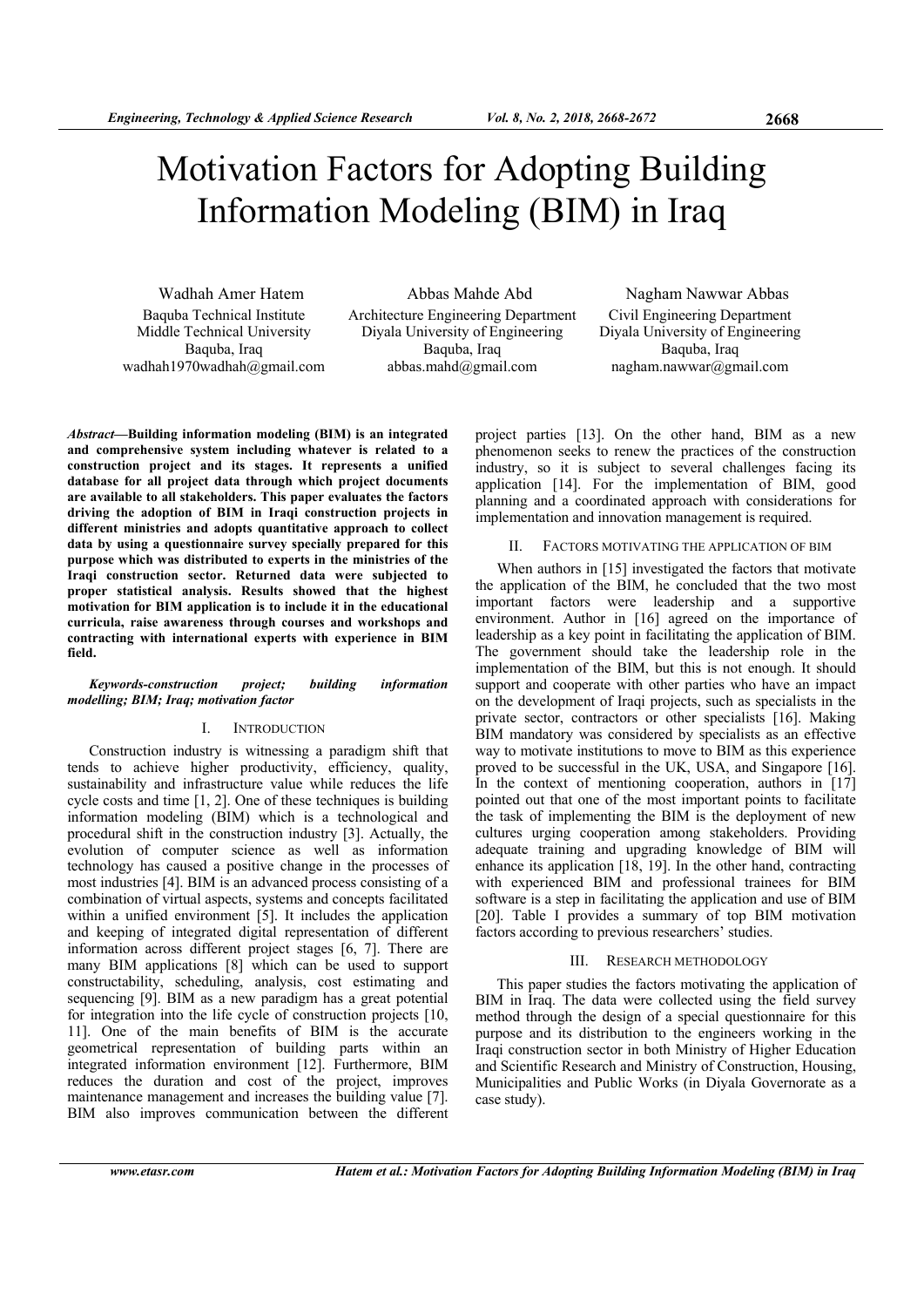| <b>Country and</b><br>reference | <b>Motivation factors for BIM adoption</b>                                                                                                                                                                                                                                                                                                                                                                                                                 | <b>Country</b> and<br>reference | <b>Motivation factors for BIM adoption</b>                                                                                                                                                                                                                                                                                                                   |
|---------------------------------|------------------------------------------------------------------------------------------------------------------------------------------------------------------------------------------------------------------------------------------------------------------------------------------------------------------------------------------------------------------------------------------------------------------------------------------------------------|---------------------------------|--------------------------------------------------------------------------------------------------------------------------------------------------------------------------------------------------------------------------------------------------------------------------------------------------------------------------------------------------------------|
| <b>USA</b><br>$[21]$            | Strategies to reduce strong resistance<br>٠<br>Improve cooperation skills<br>٠<br>• Acceptance of stakeholders to BIM                                                                                                                                                                                                                                                                                                                                      | Australia<br>$[22]$             | • Improvements in information technology<br>(TT)<br>infrastructure<br>Improvements in computer hardware and software<br>$\bullet$<br>• Government interest through the adoption of BIM<br>for many demonstrator projects                                                                                                                                     |
| <b>USA</b><br>$[18]$            | • Increase the level of knowledge of BIM<br>• Provide adequate training<br>Coordination among stakeholders in the project<br>٠<br>• Provide adequate support by senior management for<br>BIM application.                                                                                                                                                                                                                                                  | Australia<br>[23]               | Coordination among stakeholders in the project<br>$\bullet$<br>• Provide adequate support by senior management for<br><b>BIM</b> application<br>Contribution of different parties (education<br>٠<br>providers, specialists, supply chain Alliances) to<br>develop broad lines towards application of BIM                                                    |
| UK<br>$[24]$                    | • Adopting collaborative methods and approaches within<br>the design team<br>• Provide staff with experience in the field of BIM<br>Provide contract forms that are suitable for use of BIM<br>٠<br>• Development of standards for use of BIM                                                                                                                                                                                                              | Korea<br>$[25]$                 | • Organizational and individual confidence towards<br>the use of new technology<br>Provide adequate training<br>$\bullet$<br>Develop commitments to use BIM within the<br>٠<br>organizations and firms<br>• The government's obligation to use BIM in projects                                                                                               |
| China<br>$[26]$                 | • Prepare validation for BIM tools<br>• Pressure by government<br>Coordination among stakeholders in the project<br>٠                                                                                                                                                                                                                                                                                                                                      | Malaysia<br>$[27]$              | Compelling and supporting by the government<br>$\bullet$<br>Provide adequate training<br>٠<br>Provide adequate support by senior management for<br>٠<br><b>BIM</b> application                                                                                                                                                                               |
| Australia<br>[28]               | • Provide adequate support by senior management for<br>BIM application.<br>• Develop higher strategies that encourage cooperative<br>work, conflict resolution and reduce the strong<br>resistance to change towards new technologies<br>• Develop a plan for BIM adoption by the government.<br>• Not only training to expand knowledge of BIM, but<br>dealing with external organizations of investors and<br>experts with expertise in the field of BIM | Nigeria<br>$[29]$               | Increase the level of knowledge of BIM<br>٠<br>Expanding the scope of research related to BIM<br>٠<br>Provide adequate support by senior management for<br>٠<br>BIM application.<br>• Provide adequate training<br>Facilitate educational facilities for the purpose of<br>٠<br>supporting their use<br>• The government's obligation to use BIM in projects |

TABLE I. SUMMARY OF BIM MOTIVATION FACTORS IN PREVIOUS STUDIES

A total of 130 questionnaires were distributed, 65 in the Ministry of Higher Education and Scientific Research and 65 in the Ministry of Construction, Housing, Municipalities and Public Works. 114 were returned at a response rate of 87.7%. The questionnaire included two main parts: the first part is the personal information regarding the respondent: gender, age, academic qualification, specialization, group and work experience. The second part included 13 items representing the importance of motivation factors for the application of BIM designed in the five- Likert scale [30] from 1 to 5, 1 being not important and 5 being very important. After the collection of the questionnaires, they were arranged, unloaded and analyzed using the statistical packaging for social science (SPSS) software, Version 24. The statistical analysis represents the creation of some descriptive statistics such as frequency, percentage, mean and standard deviation and also calculated the value of the relative importance index (RII) in order to give ranks to the items.

# IV. RESULTS AND DISCUSSION

# *A. General Information for Respondents*

The demographic characteristics of target respondents are shown in Table II.

# *B. Statistical Validity and Reliability*

Access to acceptable results within any research requires the use of accurate measurement instrument as one of the basic requirements. Among the main objectives of the researcher is to design his research tool and make it characterized by three main qualities (be meaningful, be accurate, be efficient) [31]. Therefore, validity and reliability tests were conducted on the obtained data from the pilot survey which was conducted before the main study. Validity of instrument can be defined as the degree to which the instrument measures what it is supposed to measure [32, 33]. For the purpose of the test statistical questionnaire validity internal consistency was performed. Through internal consistency correlation coefficients between each element in a particular part are measured with the part as a whole [34]. Table III shows the values of the Spearman rho correlation and p-values for all items. Results showed that correlation coefficients ranged from 0.496 to 0.755 and all p-values were less than 0.05 which indicates that the items are consistent and valid to measure what has been set to measure. Reliability indicates the stability of the results when these are redistributed again for the same sample. One of the most common methods of calculating reliability and the value of the Cronbach's alpha constant from 0 to 1 and the closer to 1 indicates the high degree of reliability [35]. Table IV represents a classification for the degree of reliability according to the value of the Cronbach's alpha coefficient. When the Cronbach's alpha method was conducted for the questionnaire, the results were shown within the good limits with 0.899 value. This result confirms the reliability of the questionnaire.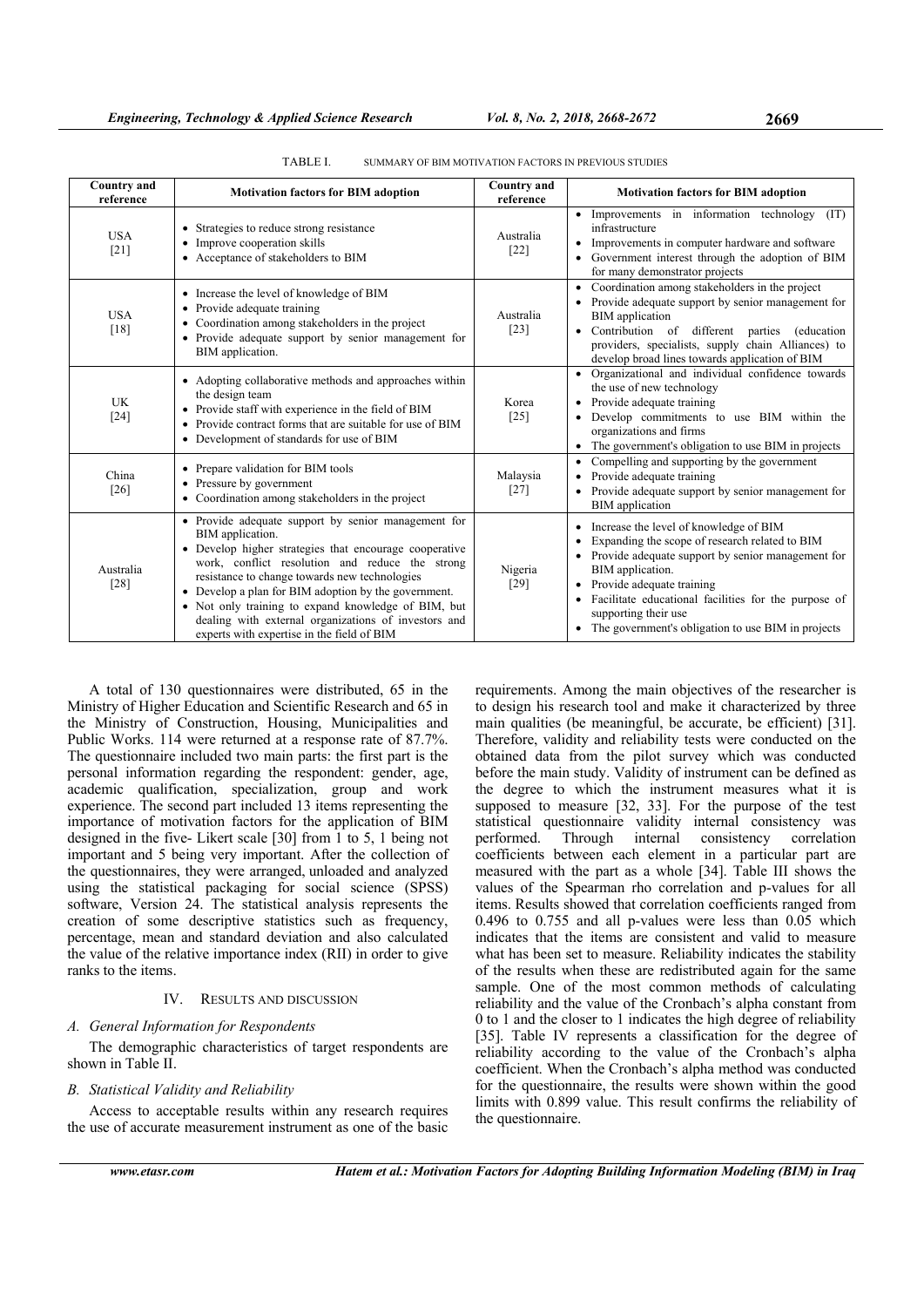**TABLE II** 

| TABLE II.<br><b>RESPONDENTS PROFILE</b> |                            |                |  |  |  |  |
|-----------------------------------------|----------------------------|----------------|--|--|--|--|
| <b>Information about</b>                | Categories                 | Percentage (%) |  |  |  |  |
| Gender                                  | Male                       | 77.2           |  |  |  |  |
|                                         | Female                     | 22.8           |  |  |  |  |
|                                         | $20 - 30$                  | 32.1           |  |  |  |  |
|                                         | $31 - 40$                  | 24.7           |  |  |  |  |
| Age (years)                             | $41 - 50$                  | 32.1           |  |  |  |  |
|                                         | More than 51               | 11.1           |  |  |  |  |
|                                         | Diploma                    | 1.8            |  |  |  |  |
| Academic                                | Bachelor                   | 75             |  |  |  |  |
|                                         | Master                     | 11.6           |  |  |  |  |
| qualification                           | Ph.D.                      | 10.6           |  |  |  |  |
|                                         | Other                      | 1              |  |  |  |  |
|                                         | Architect                  | 6.3            |  |  |  |  |
|                                         | Civil Engineer             | 64             |  |  |  |  |
| Specialization                          | <b>Electrical Engineer</b> | 9.9            |  |  |  |  |
|                                         | Mechanical Engineer        | 14.4           |  |  |  |  |
|                                         | Other                      | 5.4            |  |  |  |  |
|                                         | Designer                   | 14             |  |  |  |  |
|                                         | Consultant                 | 9              |  |  |  |  |
| Group (Job)                             | Project manager            | 10             |  |  |  |  |
|                                         | Site engineer              | 56             |  |  |  |  |
|                                         | Other                      | 11             |  |  |  |  |
|                                         | Less than 5                | 19.5           |  |  |  |  |
|                                         | $5-10$                     | 24.8           |  |  |  |  |
| Practical experience                    | $11 - 15$                  | 15             |  |  |  |  |
| (years)                                 | $16 - 20$                  | 24.8           |  |  |  |  |
|                                         | More than 20               | 15.9           |  |  |  |  |

**TARLE III** INTERNAL OUESTIONNAIRE CONSISTENCY

| <b>Motivation Factors</b> | Correlation<br>Coefficient | Sig. (2-tailed) |  |  |  |
|---------------------------|----------------------------|-----------------|--|--|--|
| M1                        | $0.644**$                  | 0.00            |  |  |  |
| M <sub>2</sub>            | $0.751**$                  | 0.00            |  |  |  |
| M <sub>3</sub>            | $0.691**$                  | 0.00            |  |  |  |
| M4                        | $0.773**$                  | 0.00            |  |  |  |
| M5                        | $0.662**$                  | 0.00            |  |  |  |
| M6                        | $0.683**$                  | 0.00            |  |  |  |
| M7                        | $0.670**$                  | 0.00            |  |  |  |
| M8                        | $0.679**$                  | 0.00            |  |  |  |
| M <sup>9</sup>            | $0.702**$                  | 0.00            |  |  |  |
| M10                       | $0.714**$                  | 0.00            |  |  |  |
| M11                       | $0.679**$                  | 0.00            |  |  |  |
| M12                       | $0.625**$                  | 0.00            |  |  |  |
| M13                       | $0.500**$                  | 0.00            |  |  |  |

\*Correlation is significant at the 0.05 level (2-tailed) \*\* Correlation is significant at the 0.01 level (2-tailed)

TABLE IV. RELIABILITY CLASSIFICATION [35]

| Cronbach's alpha        | Degree of reliability |
|-------------------------|-----------------------|
| $\alpha > 0.9$          | Excellent             |
| $0.9 > \alpha > 0.8$    | Good                  |
| $0.8 > \alpha > 0.7$    | Acceptable            |
| $0.7 > \alpha > 0.6$    | Ouestionable          |
| $0.6 > \alpha \geq 0.5$ | Poor                  |
| ∩ 5>α                   | I Inaccentable        |

#### C. Motivation Factors of BIM Adoption

This part consisted of 13 items that motivate the application of BIM. These items were taken from previous studies after their adaptation, modification and integration at certain points. These items were then subjected to the respondents' view and the results were then analyzed. One of the techniques used in the analysis of data is the relative importance index (RII). The

purpose of its use is to give a rank for each item in a particular part in the questionnaire [36]:

$$
RII = \frac{\Sigma W}{(A*N)}
$$
(1)  
5(n) + 4(n) + 3(n) + 2(n) + n (2)

$$
RII = \frac{5(n_5) + 4(n_4) + 3(n_3) + 2(n_2) + n_1}{5(n_5 + n_4 + n_3 + n_2 + n_1)}
$$
(2)

where  $W$  is the weight given by respondents for each component (ranging from 1 to 5),  $\Lambda$  represents the highest weight (which equals to 5) and  $N$  represents the total number of respondents.

Sign test is equivalent to "One sample t test" and it is execute based on dealing with the value of a medium for a single sample that is not complying with the parametric test conditions and its idea is based on the assumption of the medium value for the distribution of the sample and then give "sign" for all the values of sample depending on the value of whether it is greater or less than the hypothesis medium and thus gives a binomial probability for the observed pattern of sample values [37]. The sign test of BIM motivation factors was performed with a cut off value of 4 and 61% percentage. For the Likert five point scale the assumption is that 61% for answer is equal or more than 4. Table V illustrates the values of the descriptive statistics sign test results, the value of the relative importance index RII and the rank of the items according to (RII, mean and standard deviation).

Figure 1 shows the values of the relative importance index of the thirteen items. Results showed that M7 (establish an educational base for BIM by making it part of the curriculum education in universities) represented the highest rank. This result may have taken the top rank because Iraqi universities lack a curriculum related to BIM, especially in the early stages of the study. M1 (promote local awareness of BIM benefits through workshops and courses as well as specialized conferences) took second rank, probably because the Iraqi construction sector suffers from poor knowledge regarding BIM. The third rank is for M13 (contracting with international specialists with experience in BIM filed), because many countries have previous experience in the application of BIM and the use of their experts has a positive impact on the application of BIM in Iraq. Since all p-values in sign test results are less than 0.05, and by the ratios shown in the Table, it is found that more than  $0.61\%$  of the respondents evaluated the BIM motivation factors as "Important" and "Very important".



Fig. 1. Relative Importance Index (RII) for Motivations Factors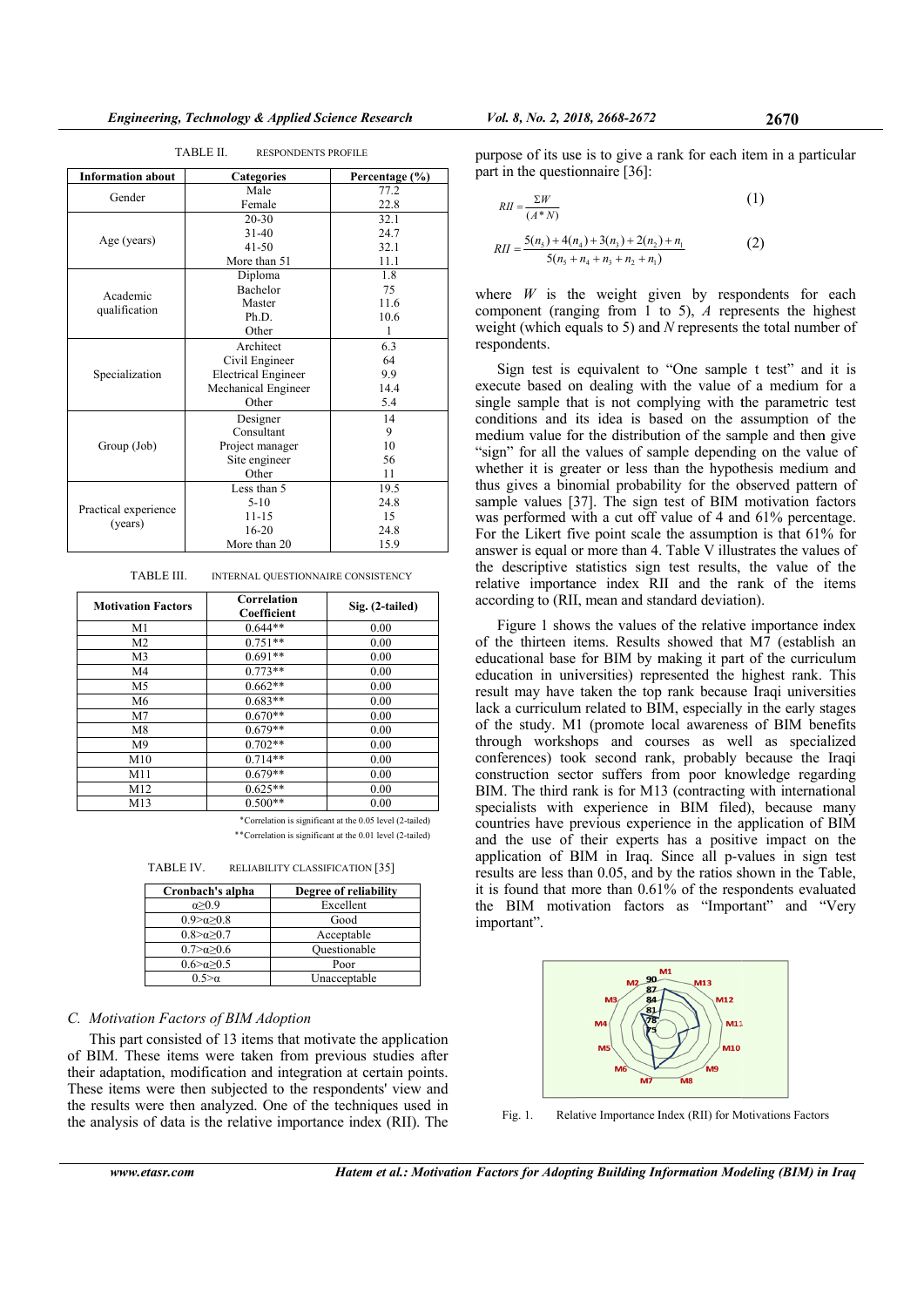|                | <b>Items</b>                                                                                                                         | <b>Sign Test</b> |       |                       |          |         |      | $\lesssim$   |                |                |
|----------------|--------------------------------------------------------------------------------------------------------------------------------------|------------------|-------|-----------------------|----------|---------|------|--------------|----------------|----------------|
| N <sub>O</sub> |                                                                                                                                      | $\mathbf N$      |       | <b>Observed Prop.</b> |          | Sig. 1- | Mean | $\mathbf{s}$ | $\overline{a}$ | Rank           |
|                |                                                                                                                                      | $\geq$ 4         | $<$ 4 | $\geq 4$              | $\leq 4$ | tailed  |      |              |                |                |
| M1             | Promote local awareness of BIM benefits<br>through workshops and courses as well as<br>specialized conferences                       | 100              | 14    | 0.88                  | 0.12     | 0.000   | 4.36 | .82          | 87.19          | $\overline{c}$ |
| M <sub>2</sub> | Government policy is to make use of BIM<br>mandatory through developing special laws                                                 | 83               | 31    | 0.73                  | 0.27     | 0.006   | 3.93 | .97          | 78.77          | 12             |
| M <sub>3</sub> | Provide government support for the<br>implementation of BIM in companies and firms                                                   | 93               | 21    | 0.82                  | 0.18     | 0.000   | 4.15 | .86          | 83.16          | $\tau$         |
| M <sub>4</sub> | Detailed analysis of project life cycle costs to<br>convince the clients of financial returns from<br>using BIM                      | 91               | 23    | 0.80                  | 0.20     | 0.000   | 3.99 | .92          | 79.82          | 11             |
| M <sub>5</sub> | Disseminate positive views to reduce strong<br>resistance to change resulting from adhering to<br>traditional practices and programs | 92               | 22    | 0.81                  | 0.19     | 0.000   | 4.01 | .89          | 80.35          | 10             |
| M <sub>6</sub> | Raise the level of public-private partnerships                                                                                       | 86               | 28    | 0.75                  | 0.25     | 0.001   | 4.04 | .85          | 80.88          | 9              |
| M <sub>7</sub> | Establish an educational base for BIM by<br>making it part of the curriculum education in<br>universities                            | 101              | 13    | 0.89                  | 0.11     | 0.000   | 4.36 | .77          | 87.19          | 1              |
| M8             | Allocation of financial funding to support the<br>costs of BIM adoption                                                              | 93               | 21    | 0.82                  | 0.18     | 0.000   | 4.16 | .83          | 83.16          | 6              |
| M <sup>9</sup> | Raise awareness of cooperation culture<br>importance between different stockholders                                                  | 88               | 26    | 0.77                  | 0.13     | 0.000   | 4.05 | .87          | 81.05          | 8              |
| M10            | Development of contracts and legal rules<br>governing the use of BIM                                                                 | 83               | 31    | 0.73                  | 0.27     | 0.005   | 3.93 | .84          | 78.60          | 13             |
| M11            | Raise the employment rate for fast-learning<br>ages of engineers                                                                     | 95               | 19    | 0.83                  | 0.17     | 0.000   | 4.20 | .89          | 83.86          | 5              |
| M12            | Develop skills of inexperienced engineers<br>through Specialized systematic programs                                                 | 99               | 15    | 0.87                  | 0.13     | 0.000   | 4.22 | .94          | 84.56          | 4              |
| M13            | Contracting with international specialists with<br>experience in BIM filed                                                           | 94               | 20    | 0.82                  | 0.18     | 0.000   | 4.28 | .93          | 85.61          | 3              |

TABLE V. RESULTS OF BIM MOTIVATION FACTORS STATISTICAL ANALYSIS

## V. CONCLUSION AND RECOMMENDATIONS

This paper studied the factors that motivate the application of BIM in Iraq. This was discussed through a theoretical study that included a comprehensive survey of previous studies followed by analysis of the results of the survey that was prepared for this purpose and results showed that the highest three factors are "BIM is to include it in the educational curricula", "Raise awareness through courses and workshops", and "Contracting with international experts with experience in BIM". A set of recommendations are needed to be considered including the need to update the curricula of civil engineering and architecture and these curricula should be working on student development in both modelling skills using BIM tools as well as working skills within the BIM collaborative environment. Also, the need to raise the level of knowledge in BIM by providing courses, conferences and training workshops about it, provide material and moral support by various organizations and finally the importance of attracting internationally individuals competent with extensive experience in the field of BIM.

#### **REFERENCES**

- [1] Y. Arayici, F. Khosrowshahi, A. M. Ponting, S. A. Mihindu, "Towards implementation of building information modelling in the construction industry", 5th International Conference on Construction in the 21st Century, "Collaboration and Integration in Engineering, Management and Technology", Istanbul, Turkey, pp. 1342-1351, May 20-22, 2009
- [2] S. Azhar, A. Nadeem, J. Y. N. Mok, B. H. Y. Leung, "Building Information Modeling (BIM): A new paradigm for visual interactive

modeling and simulation for construction projects", 1st International Conference on Construction in Developing Countries, Karachi, Pakistan, Vol. 1, pp. 435-446, August 4-5, 2008 [3] B. Succar, "Building information modelling framework: A research and

- delivery foundation for industry stakeholders", Automation in Construction, Vol. 18, No. 3, p. 357-375, 2009
- [4] C. T. W. Chan, "Barriers of Implementing BIM in Construction Industry from the Designers' Perspective: A Hong Kong Experience", Journal of System and Management Sciences, Vol. 4, No. 2, pp. 24-40, 2014
- [5] S. Azhar, M. Khalfan, T. Maqsood, "Building information modelling (BIM): now and beyond", Construction Economics and Building, Vol. 12, No. 4, pp. 15-28, 2015
- [6] K. Barlish, K. Sullivan, "How to measure the benefits of BIM—A case study approach", Automation in construction, Vol. 24, pp. 149-159, 2012
- [7] C. M. Eastman, P. Teicholz, R. Sacks, K. Liston, BIM handbook: A guide to building information modeling for owners, managers, designers, engineers and contractors, John Wiley  $\&$  Sons, 2011
- [8] Y. Arayici, C. Egbu, P. Coates, "Building information modelling (BIM) implementation and remote construction projects: issues, challenges, and critiques", Journal of Information Technology in Construction, Vol. 17, pp. 75-92, 2012
- [9] A. H. Memon, I. A. Rahman, I. Memon, N. I. A. Azman, "BIM in Malaysian construction industry: status, advantages, barriers and strategies to enhance the implementation level", Research Journal of Applied Sciences, Engineering and Technology, Vol. 8, No. 5, pp. 606- 614, 2014
- [10] L. Chen, H. Qu, "Evaluation for "economics and legislative factors influence the design team and contractor throughout a building project from inception to completion", Journal of System and Management Sciences, Vol. 1, No. 6, pp. 94-108, 2011
- [11] G. Nagalingam, H. S. Jayasena, K. A. T. O. Ranadewa, "Building information modelling and future quantity surveyor's practice in Sri